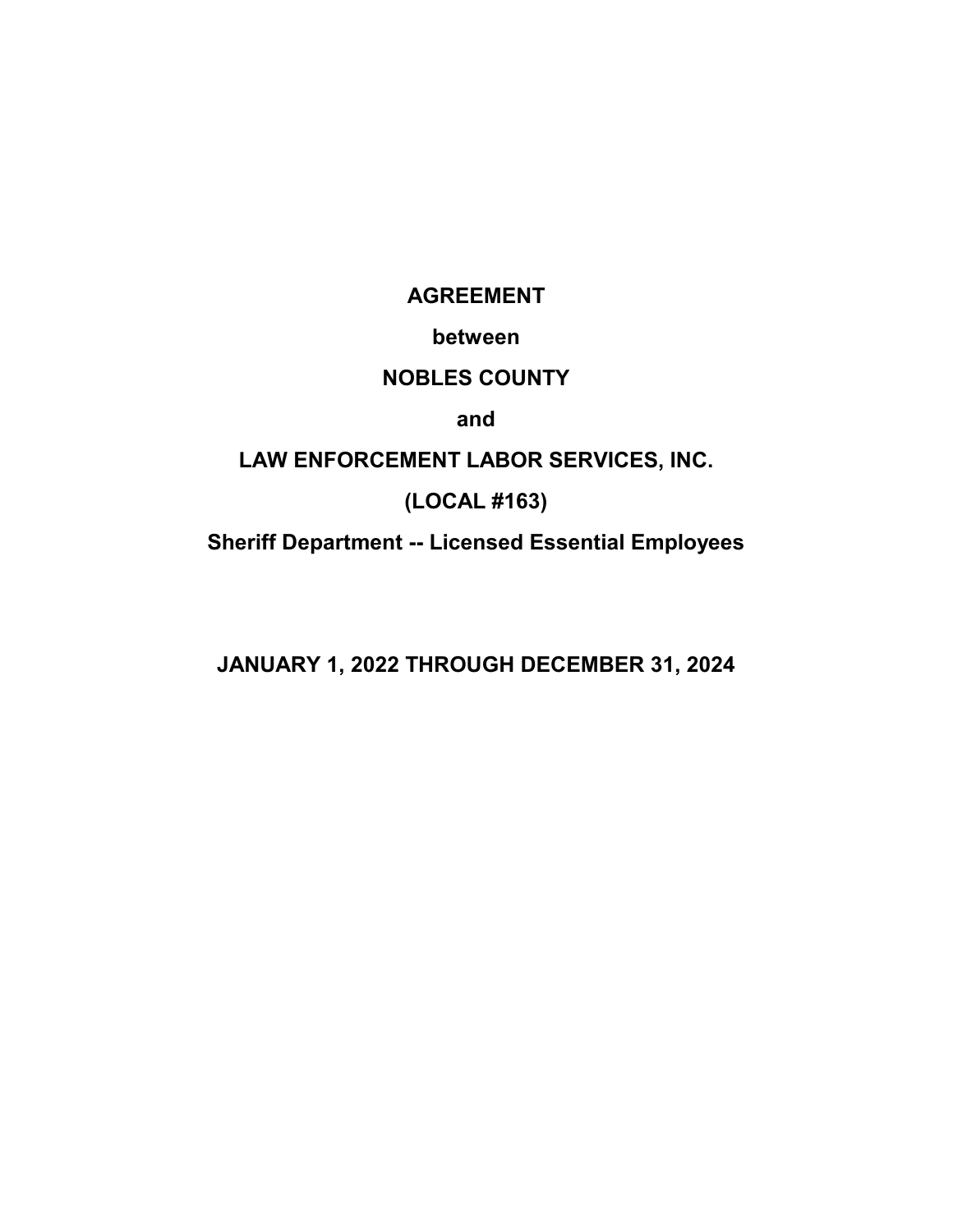# TABLE OF CONTENTS

| <b>ARTICLE 1.</b>  |                                                 |  |
|--------------------|-------------------------------------------------|--|
| <b>ARTICLE 2.</b>  |                                                 |  |
| <b>ARTICLE 3.</b>  |                                                 |  |
| <b>ARTICLE 4.</b>  | MANAGEMENT RIGHTS/DIVISION OF RESPONSIBILITY  1 |  |
| <b>ARTICLE 5.</b>  |                                                 |  |
| ARTICLE 6.         |                                                 |  |
| <b>ARTICLE 7.</b>  |                                                 |  |
| <b>ARTICLE 8.</b>  |                                                 |  |
| <b>ARTICLE 9.</b>  |                                                 |  |
| ARTICI F 10        |                                                 |  |
| ARTICLE 11.        |                                                 |  |
| ARTICI F 12        |                                                 |  |
| <b>ARTICLE 13.</b> |                                                 |  |
| ARTICI F 14        |                                                 |  |
| <b>ARTICLE 15.</b> |                                                 |  |
| <b>ARTICLE 16.</b> |                                                 |  |
| <b>ARTICLE 17.</b> |                                                 |  |
| <b>ARTICLE 18.</b> |                                                 |  |
| <b>ARTICLE 19.</b> |                                                 |  |
| <b>ARTICLE 20.</b> |                                                 |  |
| <b>ARTICLE 21.</b> |                                                 |  |
| <b>ARTICLE 22.</b> |                                                 |  |
| <b>ARTICLE 23.</b> |                                                 |  |
|                    |                                                 |  |
|                    |                                                 |  |
|                    |                                                 |  |

# Page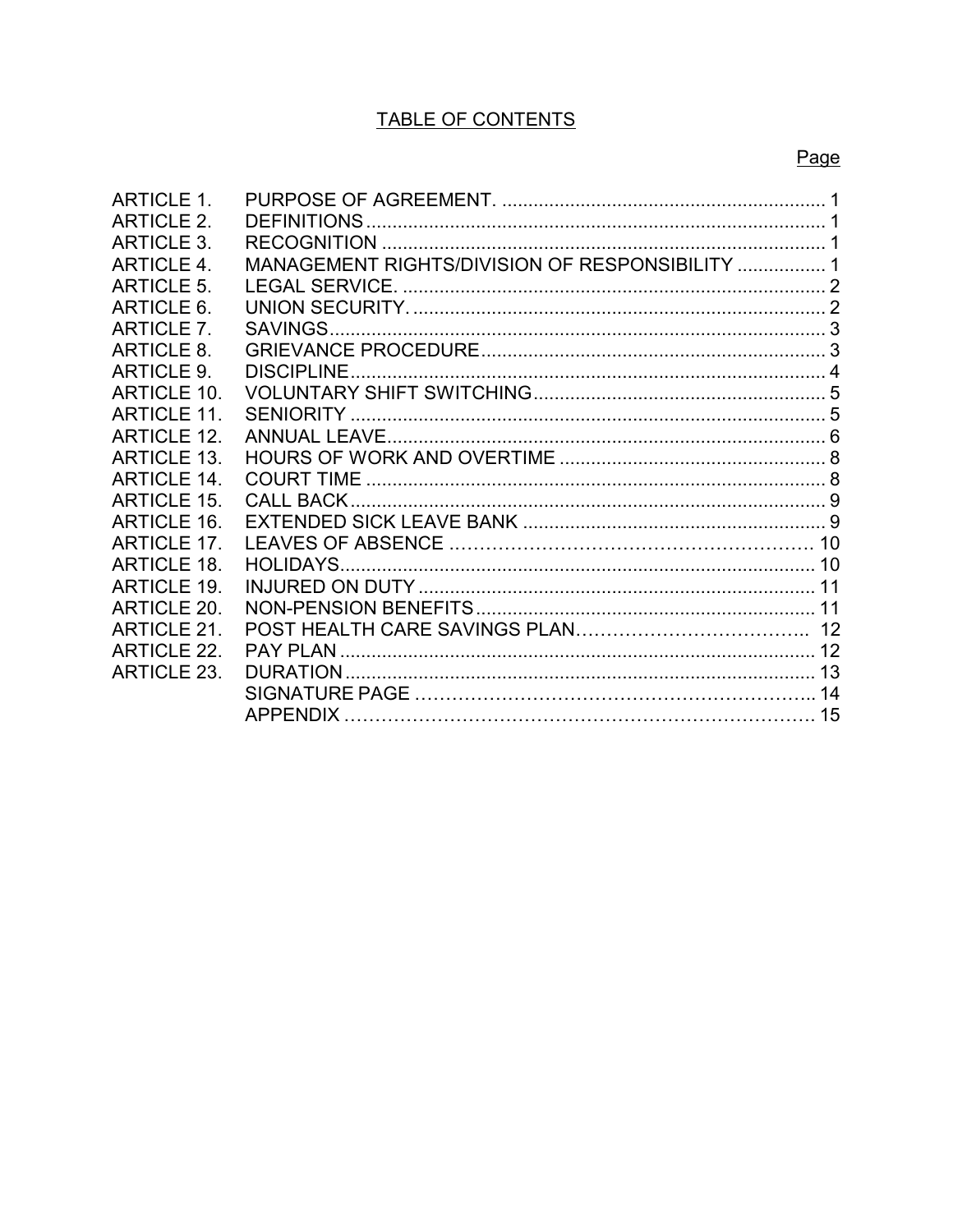### PREAMBLE

 This Agreement is made and entered into by and between the County of Nobles, hereinafter referred to as the EMPLOYER, and Law Enforcement Labor Services, Inc. (Local #163), hereinafter referred to as the UNION. Except as otherwise provided herein, this Agreement is effective from and after January 1, 2022.

# **ARTICLE 1. PURPOSE OF AGREEMENT.**

1.1 This Agreement has as its purpose the promotion of harmonious relations between the EMPLOYER, its Employees and the UNION; the furtherance of efficient governmental services; the establishment of an equitable and peaceful procedure for the resolution of disputes that may arise without interference or disruption of efficient operation of the department; and the establishment of a formal understanding relative to all terms and conditions of employment.

# **ARTICLE 2. DEFINITIONS.**

- 2.1 TENURED POSITION: means a position that has completed the probationary period.
- 2.2 FULL-TIME: is a position that is scheduled to work forty (40) or more hours per week.
- 2.3 PART-TIME: is a position that is scheduled to work less than forty (40) hours. Positions scheduled between twenty-four (24) and thirty-one (31) hours per week shall be classified as three-fifths (3/5ths) time. Positions scheduled between thirty-two (32) and thirty-nine (39) hours per week shall be classified at four-fifths (4/5ths) time. Employees scheduled less than twenty-four (24) hours per work week shall receive only the legally required benefits.

# **ARTICLE 3. RECOGNITION.**

- 3.1 The EMPLOYER recognizes the UNION as the exclusive representative under Minnesota Statutes 179A.03 Subdivision 14, for Employees of the Nobles County bargaining unit identified by the Bureau of Mediation Services, certification of exclusive representative dated January 8, 2002, case #02-PC-614:
	- 3.1.1 All licensed essential Employees of the Nobles County Sheriff's Department, Worthington, Minnesota, who are public Employees within the meaning of Minn. Stat. Sec. 179A.03, subd. 14, excluding, non-licensed essential and non essential; confidential and supervisory Employees.
- 3.2 In the event that the EMPLOYER and the UNION are unable to agree as to the inclusion or exclusion of a new or modified job class the issue shall be submitted to the Bureau of Mediation for determination.

### **ARTICLE 4. MANAGEMENT RIGHTS/DIVISION OF RESPONSIBILITY**.

4.1 Except as limited by the specific provisions of this Agreement, the EMPLOYER shall retain whatever rights and authority are necessary for it to operate and direct the affairs of Nobles County in all of its various aspects, including but not limited to the right to direct the working forces; to plan, direct and control all the operations and services of the County; to determine the methods, means, organization and number of personnel by which such operations and services are to be conducted; to assign and transfer Employees within the department; to schedule working hours and assign overtime; to hire, promote, suspend, discipline, or discharge Employees; to lay off or relieve Employees due to lack of work or other reasons as provided herein; to make and enforce reasonable rules and regulations; to change or eliminate existing methods, equipment or facilities; to determine the utilization of technology and to take whatever actions may be necessary to carry out the missions of the County in emergencies.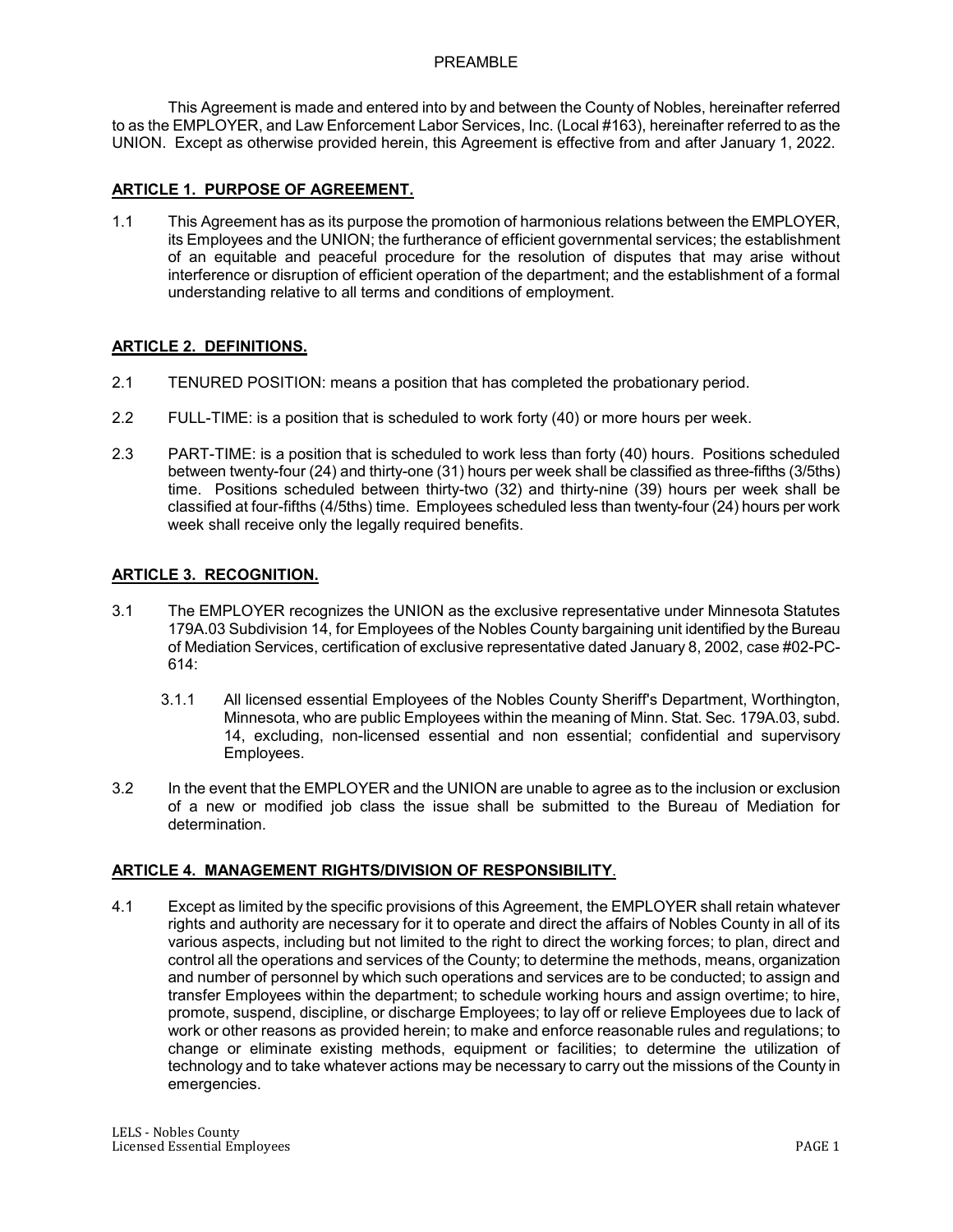- 4.2 Any term and condition of employment not specifically established or modified by the AGREEMENT shall remain solely within the discretion of the EMPLOYER to modify, establish or eliminate.
- 4.3 The County Board's responsibility as EMPLOYER shall be limited to matters relating to maintenance of appropriate pay rates and payment thereof, specific fringe benefits authorizations in the area of insurance, vacation allowance, extended sick leave allowance, severance pay, holidays and related economic computations. For all other matters covered in the Agreement the Sheriff shall be considered the EMPLOYER.

# **ARTICLE 5. LEGAL SERVICE**.

- 5.1 Subject to the limitations in Minn. Stat. Sec. 466.04, the EMPLOYER agrees to defend and indemnify Employees covered by this Agreement for damages, including punitive damages, claimed or levied against such Employee provided the Employee:
	- a) was acting in good faith in the performance of the duties of the position; and
	- b) was not guilty of malfeasance in office, willful neglect of duty, or bad faith.

# **ARTICLE 6. UNION SECURITY.**

- 6.1 The EMPLOYER agrees to cooperate with the UNION in the deduction of monthly dues for those Employees who request in writing to have their monthly UNION dues checked off by payroll deduction. The EMPLOYER agrees to remit such monthly dues in a manner to be prescribed by the UNION.
- 6.2 The UNION agrees to give the EMPLOYER thirty (30) days notice of any change in the amount of uniform dues deducted and the UNION further agrees to refund to the EMPLOYER any amount paid to the UNION in error on account of the dues deduction provision.
- 6.3 The UNION shall indemnify the EMPLOYER and any agency of the EMPLOYER and hold it harmless against any and all claims, demands, suits or other forms of liability that may arise out of, or by reason of, any action taken by the EMPLOYER or Department of the EMPLOYER for the purpose of complying with the provisions of this Article.
- 6.4 The UNION may designate two members to act as stewards and two members as alternate stewards for the unit. The UNION shall promptly inform the EMPLOYER of such choices and any changes in writing. Alternate stewards shall act only when the designated stewards are, by reasonable standards, unavailable to act.
- 6.5 The EMPLOYER agrees to make space available on the EMPLOYER bulletin board for the posting of UNION official notice(s) and announcements. There shall be no posting of political or inflammatory materials. The EMPLOYER will make space available for UNION meetings when it does not conflict with the operation of the department.
- 6.6 The EMPLOYER agrees to allow stewards reasonable time off and leaves of absence, with prior approval and without pay, for the purpose of conducting UNION business, including negotiations when such time off will not unduly interfere with the operations of the department. They shall be allowed reasonable time off with pay for the purpose of investigating grievances.
- 6.7 The EMPLOYER agrees to post all promotional opportunities within the bargaining unit; to post the method by which promotion to bargaining unit positions will be made and make copies of all work rules and regulations available for members of the bargaining unit to read.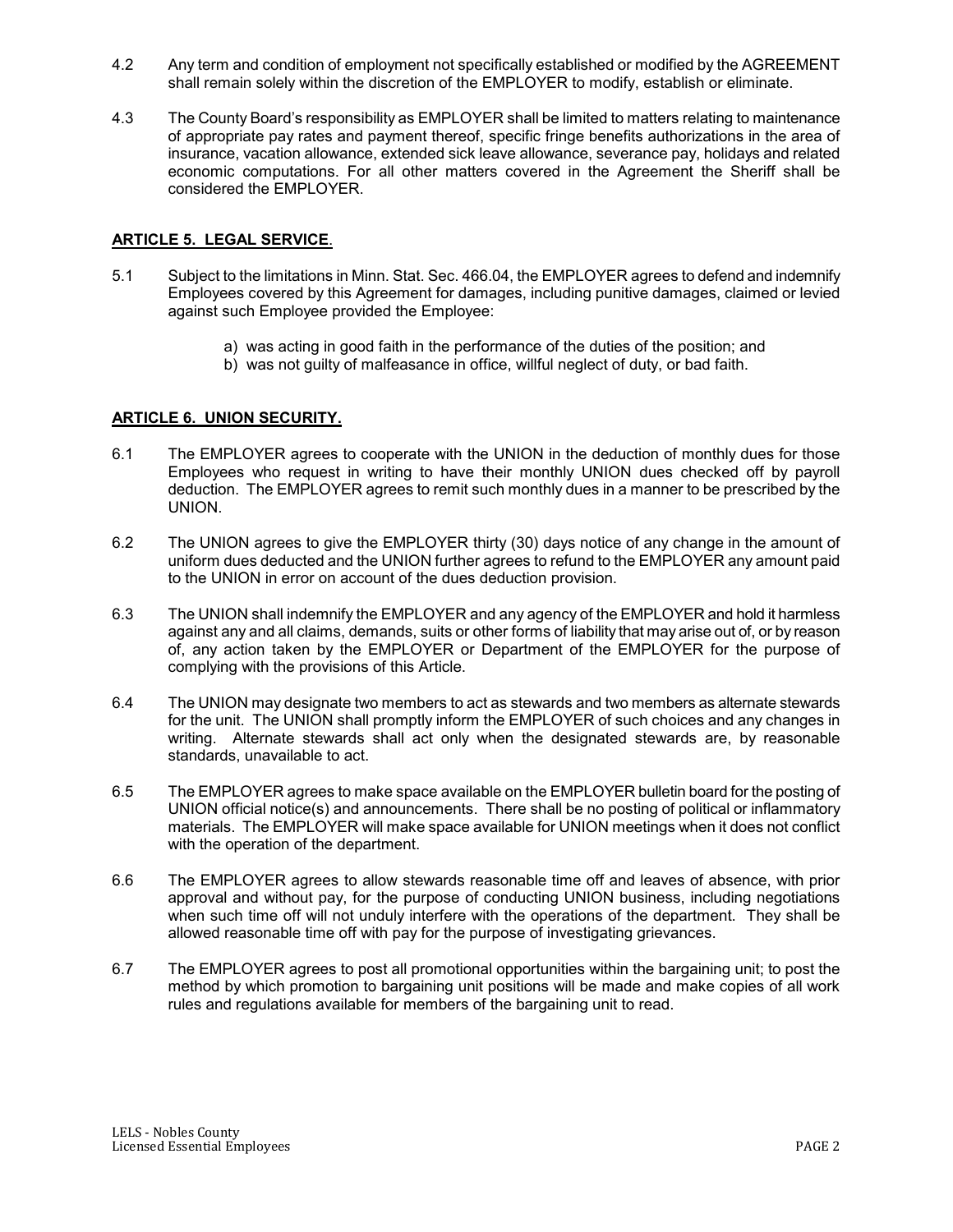# **ARTICLE 7. SAVINGS.**

7.1 In the event that any provision of this Agreement shall be held to be contrary to law by a court of competent jurisdiction from whose final judgment or decree no appeal has been taken within the time provided, such provisions shall be voided. All other provisions of the Agreement shall continue in full force and effect. The voided provisions may be renegotiated upon written request of either party.

# **ARTICLE 8. GRIEVANCE PROCEDURE.**

### 8.1 GRIEVANCE DEFINED.

- 8.1.1 For the purpose of this Agreement, the term "grievance" means a dispute arising from and concerning the interpretation or application of the express provisions of this Agreement.
- 8.1.2 The EMPLOYER and the UNION agree that the investigation and processing of grievances shall be accomplished during the normal work day without a reduction in wages or loss of leave time to the aggrieved or the UNION steward while consistent with Employee duties and responsibilities and with the permission of the Employee's Supervisor.

### 8.2 PROCEDURE.

Grievances, as defined by Article 8.1.1, shall be resolved in conformance with the following procedure:

- STEP 1. An Employee claiming a violation concerning the interpretation or application of this Agreement shall, within twenty-one (21) calendar days after such alleged violation has occurred, present such grievance to the Employee's supervisor as designated by the EMPLOYER. The EMPLOYER-designated representative will discuss and give an answer to such Step 1 grievance within ten (10) calendar days after receipt. A grievance not resolved in Step 1 and appealed to Step 2 shall be placed in writing setting forth the nature of the grievance, the facts on which it is based, the provision or provisions of the Agreement allegedly violated, the remedy requested, and shall be appealed to Step 2 within ten (10) calendar days after the EMPLOYER-designated representative's final answer in Step 1. Any grievance not specific as to facts, contract provisions violated or remedy requested or not appealed in writing to Step 2 by the UNION within ten (10) calendar days shall be considered waived.
- STEP 2. If appealed, the written grievance shall be presented by the UNION and discussed with the EMPLOYER-designated Step 2 representative. The EMPLOYER-designated representative shall give the UNION the EMPLOYER'S Step 2 answer in writing within ten (10) calendar days after receipt of such Step 2 grievance. A grievance not resolved in Step 2 may be appealed to Step 3 within ten (10) calendar days following the EMPLOYER-designated representative's final Step 2 answer. Any grievance not appealed in writing to Step 3 by the UNION within ten (10) calendar days shall be considered waived.
- STEP 3. If appealed, the written grievance shall be presented by the UNION and discussed with the EMPLOYER-designated Step 3 representative. The EMPLOYER-designated representative shall give the UNION the EMPLOYER'S answer in writing within ten (10) calendar days after receipt of such Step 3 grievance. A grievance not resolved in Step 3 may be appealed to Step 4 within ten (10) calendar days following the EMPLOYER-designated representative's final answer in Step 3. Except as provided in Step 3A, any grievance not appealed in writing to Step 4 by the UNION within ten (10) calendar days shall be considered waived.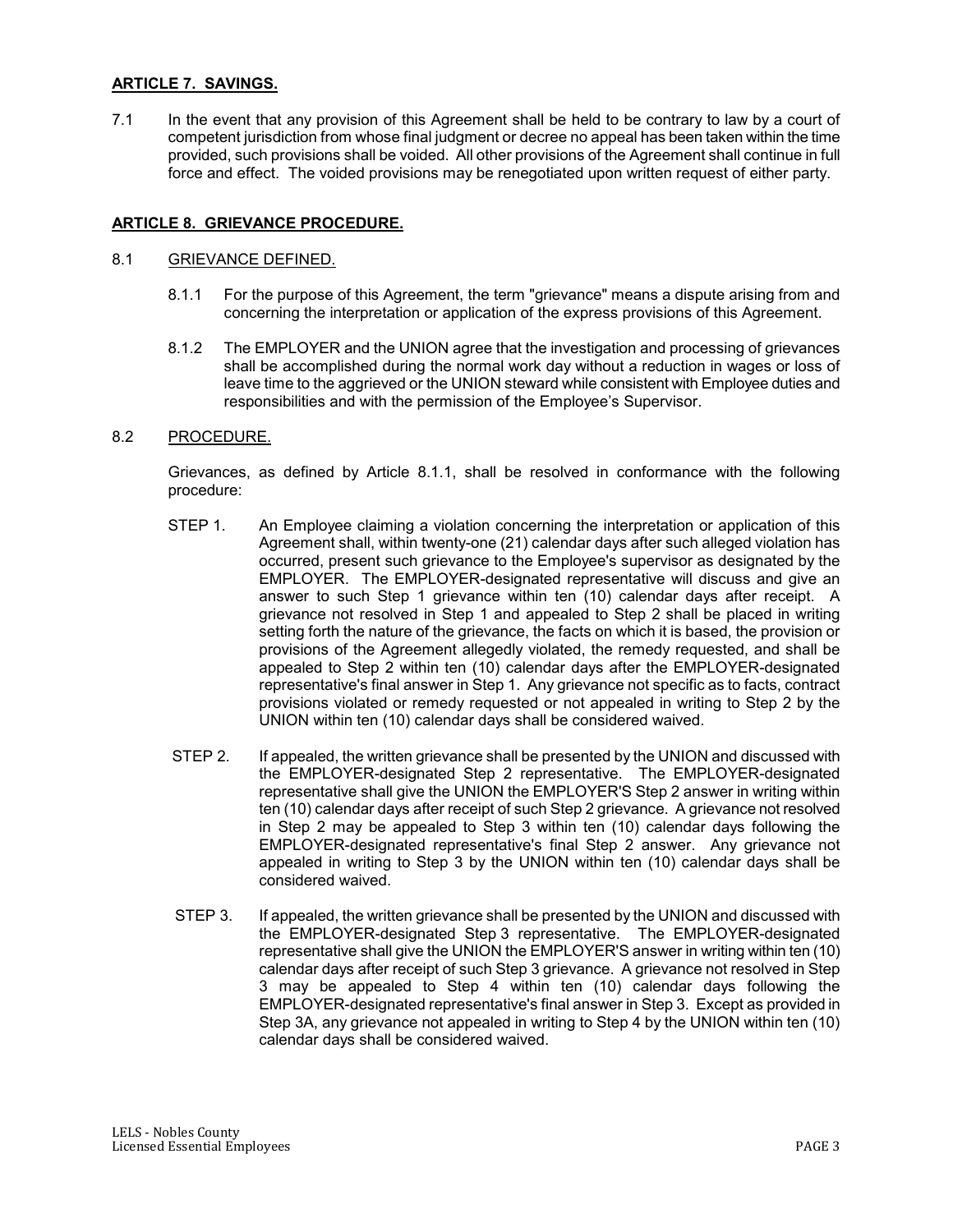- STEP 3A. If the grievance is not resolved at Step 3 of the grievance procedure, the parties may mutually agree to submit the matter to mediation with the Bureau of Mediation Services. Submitting the grievance to mediation preserves time lines for Step 4 of the grievance procedure.
- STEP 4. A grievance unresolved in Step 3 or Step 3A and appealed to Step 4 by the UNION shall be submitted to arbitration subject to the provisions of the Public Employment Labor Relations Act of 1971 as amended. The selection of an arbitrator shall be made in accordance with the "Rules Governing the Arbitration of Grievances" as established by the Bureau of Mediation Services unless the arbitrator is required to be appointed in accordance with Minn. Stat. 626.892. Failure to select an arbitrator within (90) days of the Employer's answer in step 2, or step 3 if applicable, shall be considered a "waiver" of the grievance, unless the delay in selection is caused by the Employer, or the delay is mutually agreed upon by the parties in writing.

# 8.3 ARBITRATOR'S AUTHORITY.

- 8.3.1 The arbitrator shall have no right to amend, modify, nullify, ignore, add to, or subtract from the terms and conditions of this Agreement. The arbitrator shall consider and decide only the specific issue(s) submitted in writing by the EMPLOYER and the UNION, and shall have no authority to make a decision on any other issue not so submitted.
- 8.3.2 The arbitrator's decision shall be submitted in writing within thirty (30) days following the close of the hearing or the submission of briefs by the parties, whichever is later, unless the parties agree to an extension.
- 8.3.3 The fees and expenses of the arbitrator's services and proceedings shall be borne equally by the EMPLOYER and the UNION provided that each party shall be responsible for compensating its own representatives and witnesses. If either party desires a verbatim record of the proceedings, it may cause such a record to be made providing it pays for the record. If both parties desire a verbatim record of the proceedings the costs shall be shared equally.

# 8.4 WAIVER.

If a grievance is not presented within the time limits set forth above, it shall be considered "waived". If a grievance is not appealed to the next step within the specified time limit or any agreed extension thereof, it shall be considered settled on the basis of the EMPLOYER'S last answer. If the EMPLOYER does not answer a grievance or an appeal thereof within the specified time limits, the UNION may elect to treat the grievance as denied and may proceed to the next step. The time limit in each step may be extended by mutual written Agreement of the EMPLOYER and the UNION in each step.

### **ARTICLE 9. DISCIPLINE.**

- 9.1 The EMPLOYER will discipline for just cause only. Discipline will be in one or more of the following forms:
	- a) Oral reprimand
	- b) Written reprimand<br>c) Suspension
	- c) Suspension<br>d) Demotion, o
	- Demotion, or
	- e) Discharge
- 9.2 Notices of suspension, demotion and discharge will be in written form and will state the reason(s) for the action taken. Suspensions will set forth the time period for which the suspension shall be effective. Demotion will state the classification to which the Employee is demoted and the rate of pay applicable as a result of the demotion. The UNION shall be provided with a copy of each such notice upon the request of the employee.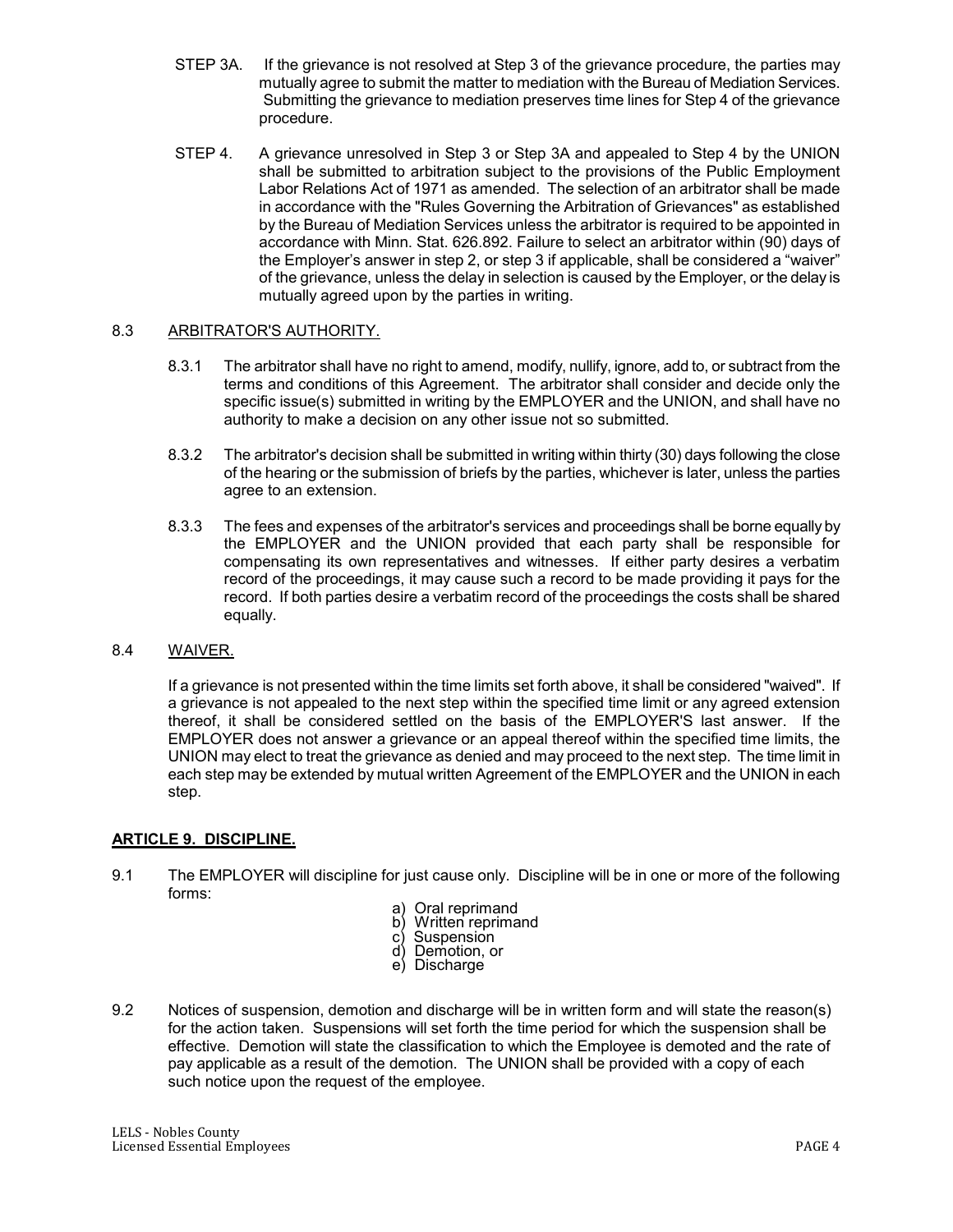- 9.3 Written reprimands, notices of suspension, and notices of discharge which are to become part of an Employee's personnel file shall be read and acknowledged by signature of the Employee. The Employee will receive a copy of such reprimands and/or notices. Written reprimands shall be removed from the Employee's personnel file and be of no effect three (3) years after the date of the discipline provided no further disciplinary action has been taken during that three (3) year period.
- 9.4 Employees will not be questioned concerning an investigation of disciplinary action unless the Employee has been given an opportunity to have a UNION representative present at such questioning. This section shall not apply to any investigation of criminal conduct by or involving the Employee.
- 9.6 Employees may examine their own individual personnel files at reasonable times under the direct supervision of the EMPLOYER.
- 9.7 Grievances relating to a discharge may be initiated by the UNION in Step 3 of the grievance procedure.

## **ARTICLE 10. VOLUNTARY SHIFT SWITCHING**.

10.1 Employees may voluntarily switch shifts, with prior approval of their immediate supervisor. Voluntary switching shall not occur if either employee would then be eligible for overtime.

## **ARTICLE 11. SENIORITY**.

- 11.1 SENIORITY DEFINED.
	- 11.1.1 DEPARTMENTAL SENIORITY shall mean an Employee's length of service with the EMPLOYER since his/her last date of hire to a permanent position in the Sheriff's Department. "LENGTH OF SERVICE" shall mean the number of compensated hours, exclusive of overtime, served by the Employee. An Employee's service record shall be broken only by separation. When two or more Employees have the same seniority accrual, their position on the seniority list shall be determined by the EMPLOYER based on experience and/or performance.
- 11.2 The EMPLOYER shall establish and maintain a departmental seniority list. This list shall be updated annually and posted on the UNION board. If an Employee has an objection, he/she shall notify the County Administration office within two (2) weeks of the posting and the list shall be corrected if in error.

### 11.3 PROBATIONARY PERIOD.

- 11.3.1 All newly hired licensed employees shall serve a probationary period of 2,080 hours of continuous service, excluding overtime. During the probationary period, a newly hired or rehired Employee may be discharged at the sole discretion of the EMPLOYER.
- 11.3.2 The probationary period of a promoted Employee shall be one (1) year. During the probationary period of a promoted Employee, the Employee may be replaced into their previous position at the sole discretion of the EMPLOYER.

### 11.4 LAYOFF.

Except in those instances where senior employees are not qualified to perform remaining work, seniority shall determine the order of: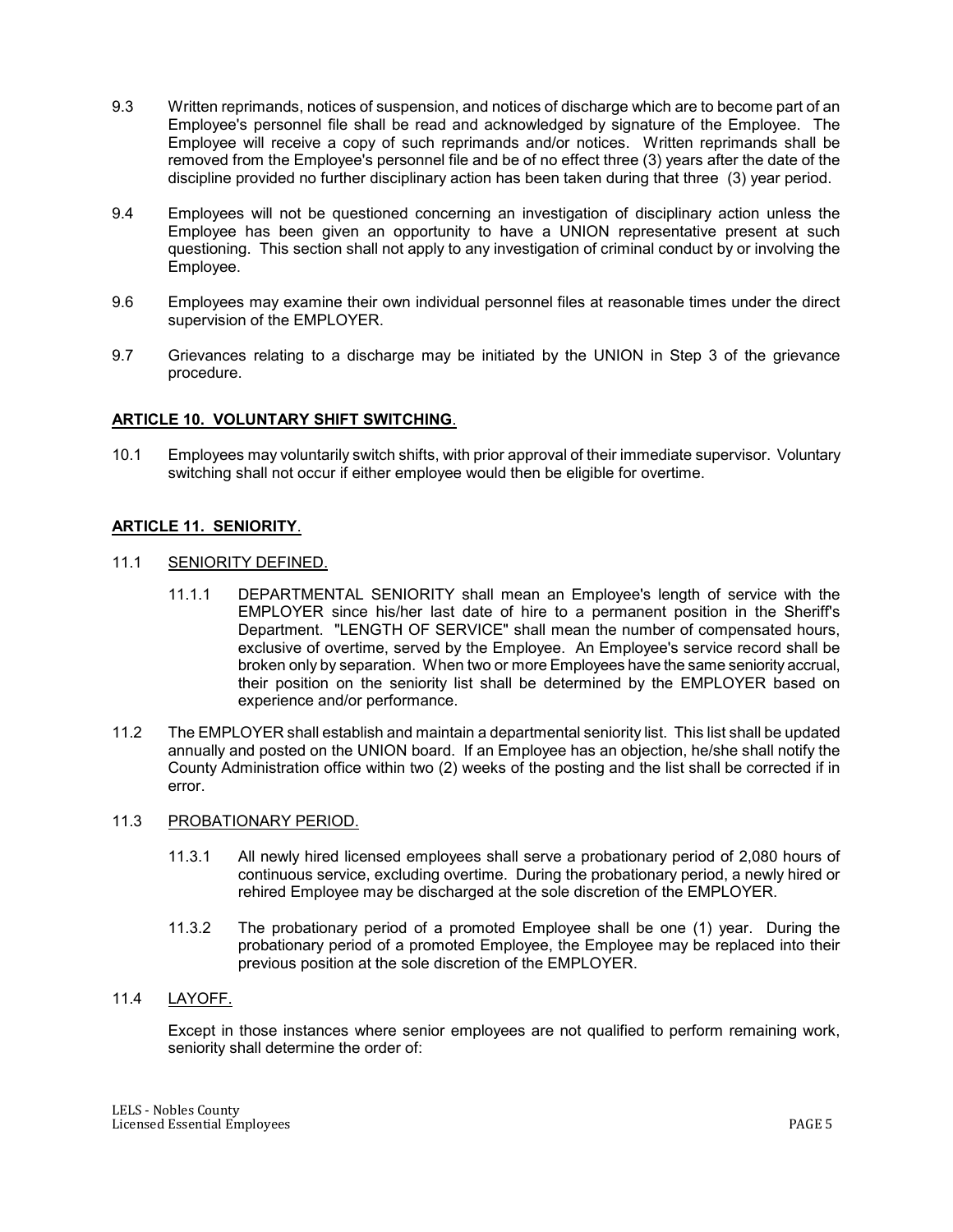### 11.4.1 ORDER OF LAYOFF.

The EMPLOYER will layoff Employees on basis of seniority.

11.4.2 NOTICE OF LAYOFF.

The EMPLOYER shall issue written notice of a layoff to affected Employees by certified mail/return receipt at least fifteen (15) calendar days in advance of layoff, and will meet and confer with the Union to attempt to minimize the impact of the layoff on unit members.

11.4.3 RECALL FROM LAYOFF.

Recall from layoff, shall be by seniority. Recall notification shall be by mail to the Employee's last known address and shall be contained in the layoff notice for layoffs for a definite period. An Employee's name shall be retained on the recall list for one (1) year, at which time all rights to recall shall terminate.

- 11.4.4 The EMPLOYER shall not hire a new Employee in a classification where an Employee is laid off with the right for recall.
- 11.4.5 VOLUNTARY LEAVES PRIOR TO LAYOFF.

Prior to the laying off an Employee, the EMPLOYER will offer a voluntary leave of absence to other Employees in the affected classification to prevent the involuntary layoff of an Employee. An Employee on such leave shall continue to accrue seniority as though the Employee was working. The leave shall be for a period not to exceed one (1) year from the effective date of the leave. An Employee on such leave shall be recalled to work pursuant to Section 11.4.3.

### **ARTICLE 12. ANNUAL LEAVE**.

- 12.1 All regular full-time and part-time non-union employees where the normal work week consists of 24 or more hours per week are eligible to participate in the annual leave program.
- 12.2 Employees accrue annual leave from the first day of employment and may use accrued leave when available in no less than 2 hour increments. Annual leave is accrued on a prorated basis and may be used subsequent to the pay period in which it was earned.
- 12.3 Non-emergency use must be requested in advance. Emergency use may require documentation.
- 12.4 Annual leave hours must be used prior to beginning an unpaid leave of absence for other than medical reasons. An employee taking an unpaid medical leave may retain up to forty (40) hours of annual leave for use after returning from the leave. If an employee returns from a medical leave on an intermittent basis, they must use their annual leave time that may have been saved while on leave.
- 12.5 Employees who require time off for illness or personal reasons before accruing annual leave, or after exhausting earned annual leave, may be entitled to unpaid time off. This right, however, is not unlimited and employees must continue to be reasonably available for work.
- 12.6 Employees are still subject to Work hours and attendance policy, including all provisions relating to discipline and discharge.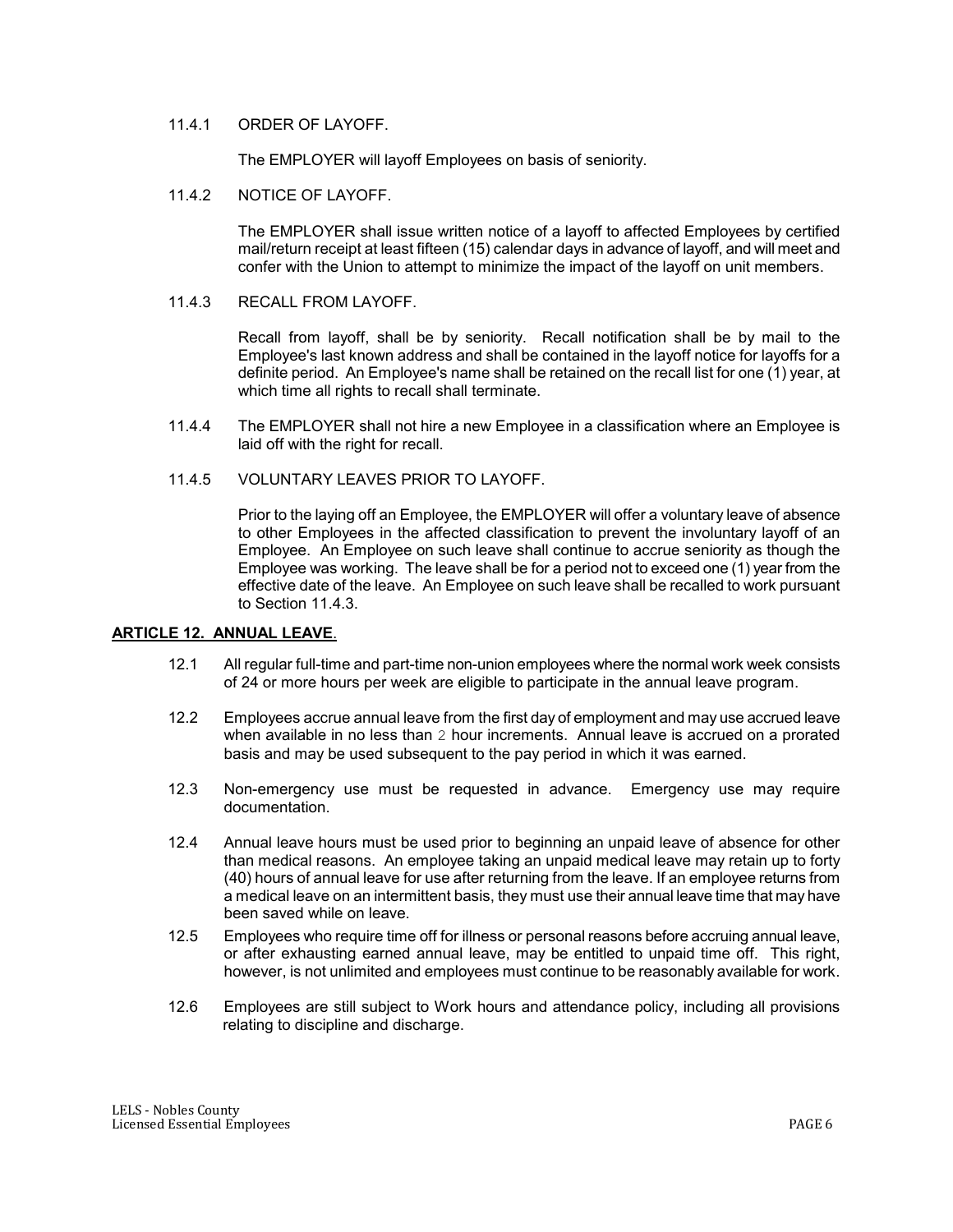# 12.7 Accrual Rates

|                         |                                                                       | <b>Exempt</b> | <b>Non-Exempt</b>               |                                    |  |  |
|-------------------------|-----------------------------------------------------------------------|---------------|---------------------------------|------------------------------------|--|--|
| <b>Years of Service</b> | <b>Annual</b><br><b>Bi-Weekly</b><br><b>Accrual</b><br><b>Accrual</b> |               | <b>Annual</b><br><b>Accrual</b> | <b>Bi-Weekly</b><br><b>Accrual</b> |  |  |
| $0 - 2$ years           | 160 hrs                                                               | 6.154 hours   | $160$ hrs                       | 7.693%                             |  |  |
| $3 - 5$ years           | 168 hrs                                                               | 6.462 hours   | 168 hrs                         | 8.077%                             |  |  |
| $6 - 10$ years          | 192 hrs                                                               | 7.385 hours   | 192 hrs                         | 9.234%                             |  |  |
| 11 - 15 years           | 224 hrs                                                               | 8.616 hours   | 224 hrs                         | 10.770%                            |  |  |
| 16 - 20 years           | 256 hrs                                                               | 9.847 hours   | 256 hrs                         | 12.309%                            |  |  |
| 21 or more years        | 288 hrs                                                               | 11.077 hours  | 288 hrs                         | 13.847%                            |  |  |

# *4/5ths A/L Accrual Rates:*

|                         |                          | <b>Exempt</b>                      | <b>Non-Exempt</b>               |                                    |  |  |
|-------------------------|--------------------------|------------------------------------|---------------------------------|------------------------------------|--|--|
| <b>Years of Service</b> | Annual<br><b>Accrual</b> | <b>Bi-Weekly</b><br><b>Accrual</b> | <b>Annual</b><br><b>Accrual</b> | <b>Bi-Weekly</b><br><b>Accrual</b> |  |  |
| $0 - 3$ years           | 128 hrs                  | 4.924 hours                        | 128 hrs                         | 7.693%                             |  |  |
| $4 - 6$ years           | 134 hrs                  | 5.154 hours                        | 134 hrs                         | 6.442%                             |  |  |
| 7 - 12 years            | 154 hrs                  | 5.924 hours                        | 154 hrs                         | 9.234%                             |  |  |
| 13 - 18 years           | 179 hrs                  | 6.885 hours                        | 179 hrs                         | 10.770%                            |  |  |
| 19 - 24 years           | 205 hrs                  | 7.885 hours                        | 205 hrs                         | 12.309%                            |  |  |
| 25 or more years        | 230 hrs                  | 8.847 hours                        |                                 | 13.847%                            |  |  |

# *3/5ths A/L Accrual Rates:*

|                         |                                 | <b>Exempt</b>                      | <b>Non Exempt</b>               |                                    |  |  |
|-------------------------|---------------------------------|------------------------------------|---------------------------------|------------------------------------|--|--|
| <b>Years of Service</b> | <b>Annual</b><br><b>Accrual</b> | <b>Bi-Weekly</b><br><b>Accrual</b> | <b>Annual</b><br><b>Accrual</b> | <b>Bi-Weekly</b><br><b>Accrual</b> |  |  |
| $0 - 4$ years           | 96 hrs                          | 3.693 hrs                          | 96 hrs                          | 7.693%                             |  |  |
| 5-7 years               | <b>100 hrs</b>                  | 3.846 hrs                          | <b>100 hrs</b>                  | 4.808%                             |  |  |
| 8 - 14 years            | <b>115 hrs</b>                  | 4.424 hrs                          | <b>115 hrs</b>                  | 9.234%                             |  |  |
| 15 - 21 years           | 134 hrs                         | 5.154 hrs                          | 134 hrs                         | 10.770%                            |  |  |
| $22 - 28$ years         | 154 hrs                         | 5.924 hrs                          | 154 hrs                         | 12.309%                            |  |  |
| 29 or more years        | <b>173 hrs</b>                  | 6.654 hrs                          | <b>173 hrs</b>                  | 13.847%                            |  |  |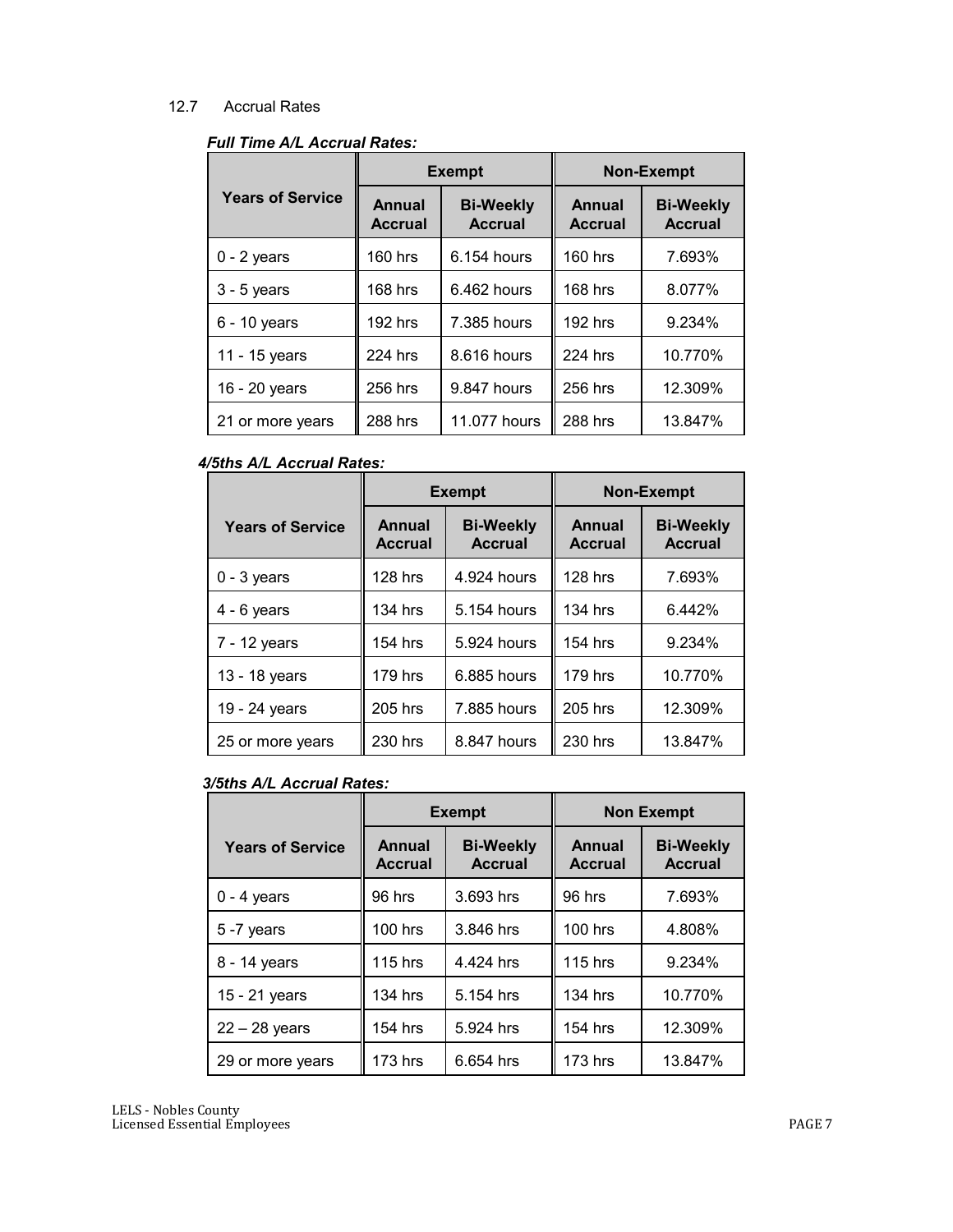- 12.8 Maximum accrual at the end of a calendar year: Full time = 480 hours/60 days,  $4/5$ <sup>th</sup> time = 384 hours/48 days and  $3/5<sup>th</sup>$  time = 288 hours/36 days.
- 12.9 Upon termination of employment with Nobles County, annual leave severance pay will be the dollar value of the employees wage x 100% of the account balance to a maximum of 480 hours.
- 12.10 Severance pay cannot be used to extend the employee's date of termination beyond the last scheduled work day.
- 12.11 Employees have sole responsibility for accuracy in accrual balance reporting. Employees are encouraged to verify balances bi-weekly, and report any discrepancies immediately to Administration.
- 12.12 Annual leave will not be denied in the case of the death of the employee's spouse, child, stepchild, parent, stepparent, grandparent, grandchild, sibling, and step-sibling.

## **ARTICLE 13. HOURS OF WORK AND OVERTIME.**

- 13.1 The normal work year for full-time Employees shall consist of two thousand eighty (2080) hours, exclusive of overtime, but including holidays. Nothing contained in this or any other Article shall be interpreted to be a guarantee of a minimum or maximum number of hours the EMPLOYER may assign Employees or to limit the EMPLOYER in scheduling Employees.
- 13.2 Employees shall be compensated at one and one-half (1-1/2) times the Employee's regular rate of pay for all hours worked in excess of employee's scheduled shift.
- 13.3 The assignment of overtime shall be at the discretion of the EMPLOYER. Employees are required to work assigned overtime. For the purpose of computing overtime compensation overtime hours worked shall not be pyramided, compounded or paid twice for the same hours worked. Overtime shall be calculated to the nearest fifteen (15) minutes. Overtime shall be calculated based on hours worked and shall not include paid non-worked time.
- 13.4 All meals or other work breaks taken in a paid status shall be taken in a public place or in the Prairie Justice Center. Deputies shall be paid for meal breaks.
- 13.5 When the Government Center is closed because of inclement weather, employees working between 12:00 a.m. and 11:59 p.m. on that calendar day shall be compensate at time and onehalf (1.5) for actual hours worked that day, or the number of hours the County Government Center is closed during regularly scheduled business hours  $(8:00 \text{ a.m.} - 4:30 \text{ p.m.} \text{ Monday-Friday})$ , whichever is less.

### **ARTICLE 14. COURT TIME.**

- 14.1 An Employee who is required to appear in court during scheduled off-duty time shall be compensated at one and one-half (1-1/2) times the Employee's base pay rate for a minimum of three (3) hours at the premium rate.
- 14.2 Court Cancelations: If an employee who is scheduled to appear in court as part of his/her duties on scheduled off-duty time is not notified of a court cancellation on or before 4:30 p.m. the day preceding the court appearance, the employee shall receive one hour pay at time and a half the employee's base rate of pay. This time shall not be considered work time for the purpose of accruing additional overtime.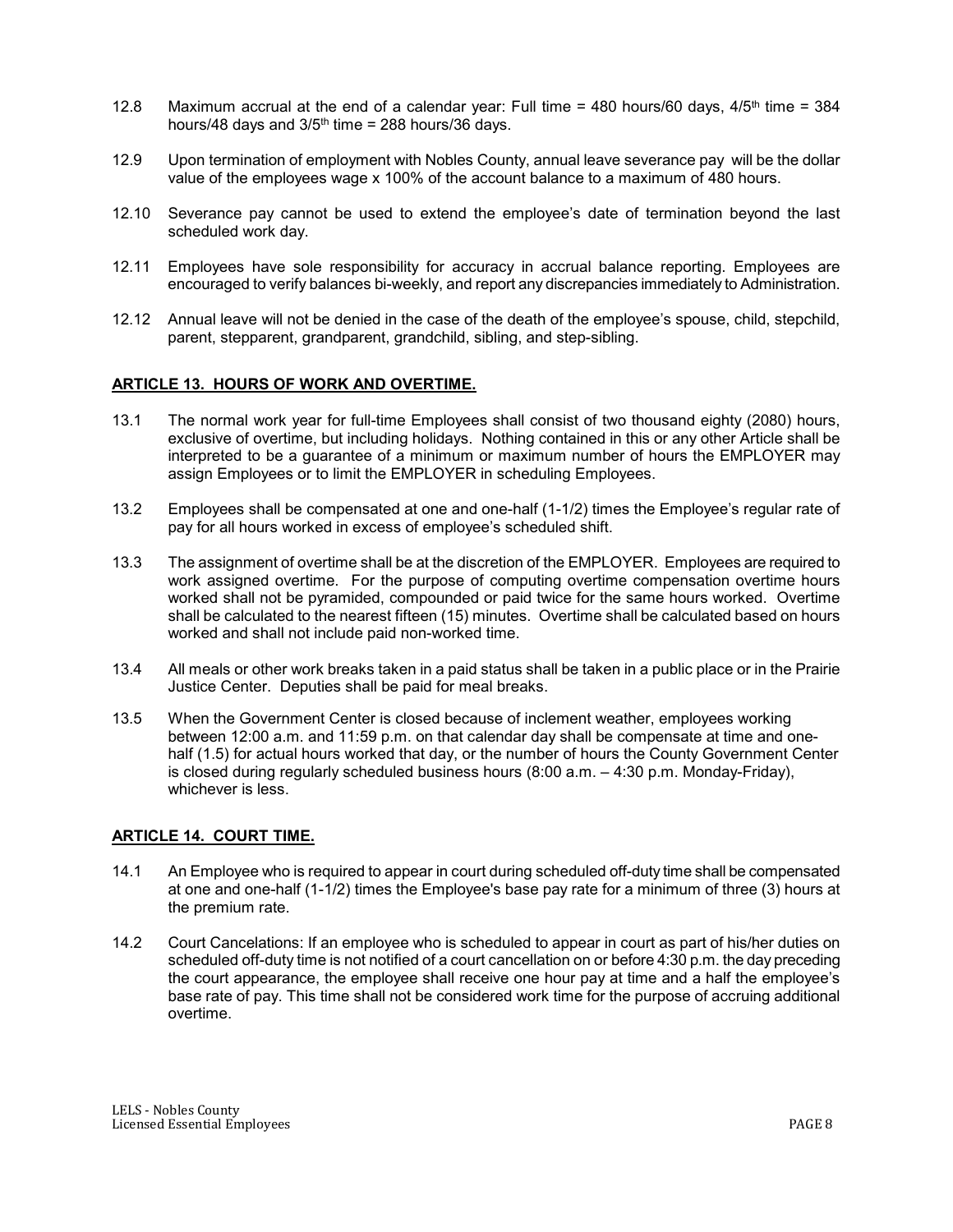# **ARTICLE 15. CALL BACK.**

15.1 An Employee called back to work outside his/her regularly posted schedule shall be compensated at one and one-half (1-1/2) times the Employee's base pay rate for a minimum of two (2) hours at the premium rate. An extension or early report to a regularly scheduled shift does not qualify the Employee for the two (2) hour minimum.

### **ARTICLE 16. EXTENDED SICK LEAVE**.

- 16.1 Extended sick leave hours may be used for any of the following reasons:
	- 16.1.1 Illness,disability or injury to the employee, causing absence from work.
	- 16.1.2 Need by employee for acute medical or dental care.
	- 16.1.3. Illness or injury to the employee's child, adult child, spouse, sibling, parent, grandparent, grandchild, mother-in-law and father-in-law, or stepparent, subject to the limitations of Minnesota Statutes, section 181.943 (as amended).
	- 16.1.4. Pregnancy related health care and incapacity.
	- 16.1.5. An employee may use sick leave for themselves or for the relatives listed in 16.1.3, for the purpose of providing or receiving assistance because of sexual assault, domestic abuse, or stalking as defined in 181.943 (as amended).

Employees may choose to take annual leave or sick leave for any of the above reason.

- 16.2 An employee must exhaust his/her extended sick leave bank prior to taking an unpaid leave.
- 16.3 Extended sick leave is not transferable from one employee to another.
- 16.4 Beginning on January 1, 2015 and on January 1<sup>st</sup> of each year thereafter, if an employee's extended sick leave balance is under 40 hours; those hours would be converted hour for hour to that employee's annual leave bank.
- 16.5 Upon termination of employment with the County, a percentage of extended sick leave banked hours shall be paid as severance pay, except dismissal for cause or resignation pending charges of misconduct which could have led to disciplinary action or discharge and the employee has completed the required probationary period, as follow:

| 16.5.1 | Starting with the 4 <sup>th</sup> year of service  | $=$ | <b>20%</b> |
|--------|----------------------------------------------------|-----|------------|
|        | Starting with the 11 <sup>th</sup> year of service | $=$ | 21%        |
|        | Starting with the 16 <sup>th</sup> year of service | $=$ | 22%        |
|        | Starting with the 21 <sup>st</sup> year of service | $=$ | 26%        |
|        | Starting with the 26 <sup>th</sup> year of service | $=$ | 28%        |
|        | Starting with the 31 <sup>st</sup> year of service |     | 30%        |

- 16.6 Computation of extended sick bank pay upon termination of employment shall be in accordance with the following formula: Hourly wage rate x extended sick bank = eligible wage
- 16.7 In case of a resignation due to a permanent disability resulting from a work-related injury of an active employee, as determined by PERA and Workers' Compensation, or a work-related injry resulting in the death of the employee, an amount equal to 100% of the employee's unused extended sick leave will be deposited in a MSRS Health Care Savings Plan of the employee, subject to MSRS rules.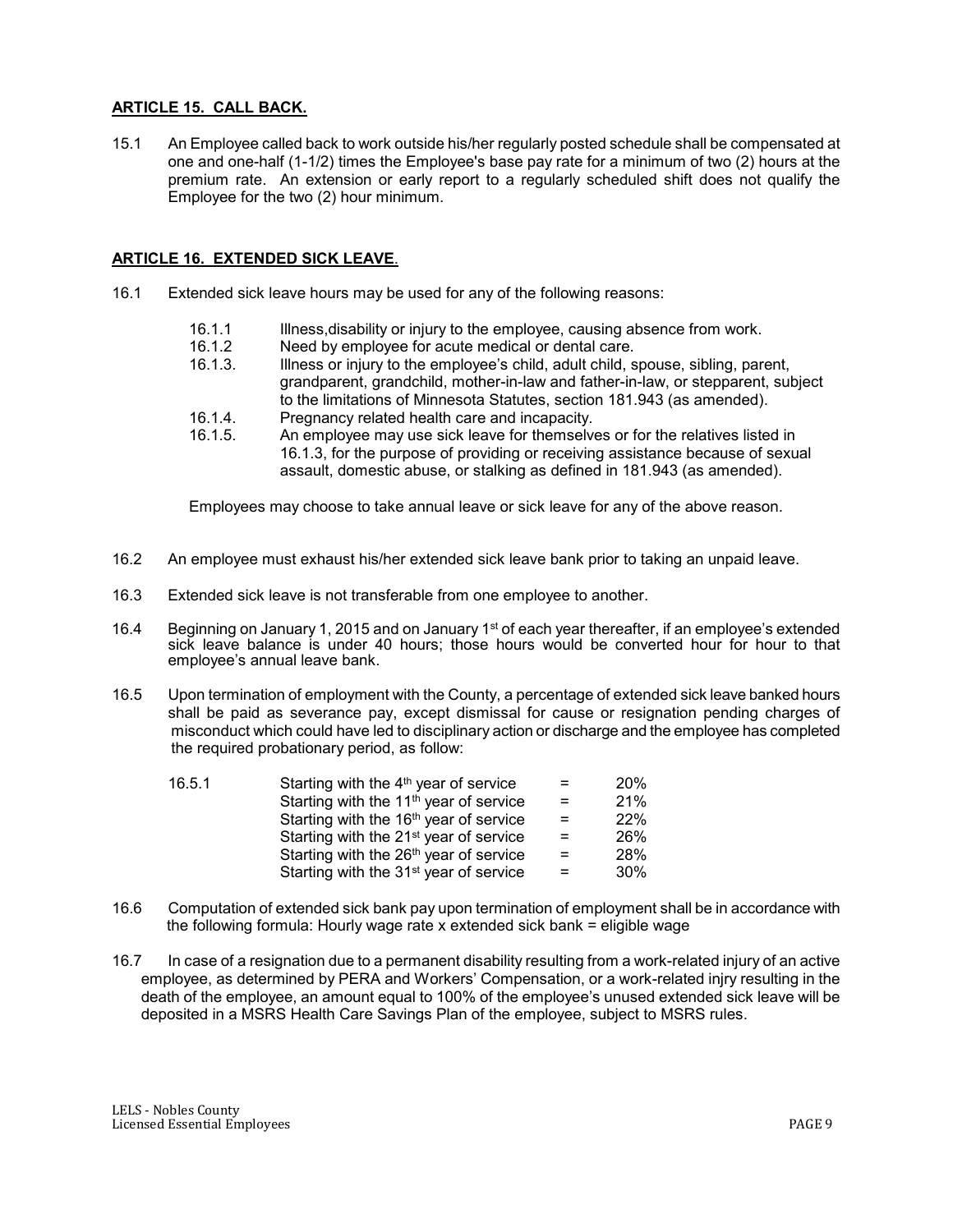# **ARTICLE 17. LEAVES OF ABSENCE**.

### 17.1 JURY DUTY.

In the event of required jury duty, the Employee must give the appropriate supervisor advance notice including dates, court location and a letter of transmittal. Full-time Employees required to serve on a jury are eligible for compensated time off. The EMPLOYER shall compensate the Employee the difference between jury duty pay and his/her regular hourly rate of pay. Upon completion of jury duty, a letter from the court showing the number of hours or days of jury duty served and amount of fees received should be forwarded to the supervisor and payroll department. Employees may retain mileage allowances.

## 17.2 MILITARY LEAVE.

Employees are entitled to military leave as provided by law.

## 17.3 LEAVE WITHOUT PAY.

Employees are entitled to leaves without pay as identified in county policy or applicable law.

## **ARTICLE 18. HOLIDAYS**.

- 18.1 An Employee shall receive eighty (80) hours of paid holiday leave per year. Such holiday leave shall accrue as the holiday occurs.
- 18.2 An Employee shall be granted ten (10) paid holidays:

| New Years Day          | January 1                            |
|------------------------|--------------------------------------|
| Martin Luther King Day | 3rd Monday in January                |
| Presidents' Day        | 3rd Monday in February               |
| <b>Memorial Day</b>    | Last Monday in May                   |
| Independence Day       | July 4                               |
| Labor Day              | 1 <sup>st</sup> Monday in September  |
| Veterans' Day          | November 11                          |
| Thanksgiving Day       | 4 <sup>th</sup> Thursday in November |
| Christmas Day          | December 25                          |
| Employee's Birthday    |                                      |

When Christmas Eve falls on a Monday – Thursday, employees shall receive 1.5 hours of holiday pay at straight time.

- 18.3 Employees shall receive eight (8) hours pay for each of the above holidays. Part-time Employees are eligible for holiday pay on a pro-rated basis of what a full-time Employee earns (i.e. 3/5 or 4/5). Parttime Employees working less than twenty-four (24) hours per week, temporary, seasonal and intermittent Employees are not eligible for holiday pay.
- 18.4 An Employee who is scheduled to work on one of the above recognized holidays shall receive pay at time and one-half (1-1/2) times the normal rate for the entire shift that begins on the recognized holiday, in addition eight (8) hours of holiday pay at the straight time rate.
- 18.5 Employees will earn double time for all hours worked; on December 25<sup>th</sup> from 12:00 a.m. until 11:59 p.m and if an employee is called into work on any holiday that the employee is not scheduled to work.
- 18.6 When a holiday falls on an Employee's day off, an Employee shall work their regular weekly schedule and be compensated in lieu of the holiday, with an additional day or shift (maximum eight (8) hours) off; however, if it is not possible to give an Employee an additional day or shift off, an Employee shall receive the equivalent of eight (8) hours straight time pay for the holiday.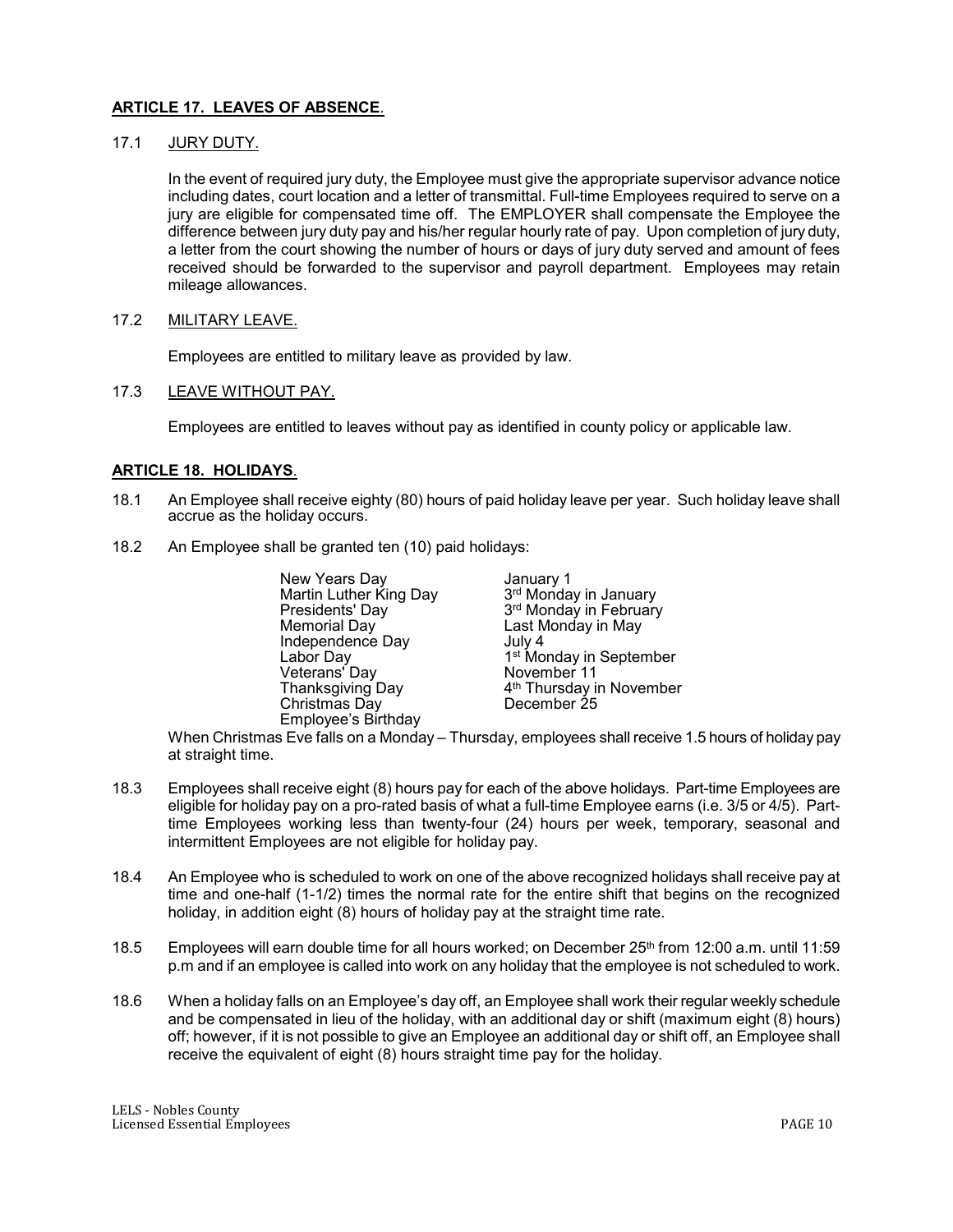- 18.7 Holiday pay shall not count as hours worked for the purpose of calculating overtime.
- 18.8 Each full-time tenured Employee is entitled to two (2) floating holidays, consisting of eight (8) hours each, annually. Accrued annual leave shall be used for hours in excess of the eight (8) hours per day for the balance of the Employees scheduled shift. Floating holidays must be used in the year they are earned. In the event an Employee leaves employment prior to July  $1<sup>st</sup>$  in any given year, and has used both floating holidays, the EMPLOYER shall deduct 8 hours pay from that Employee's severance pay. The two floating holidays must have prior approval of the EMPLOYER prior to their use.
- 18.9 An employee may choose to have the full 81.5 hours of paid holiday leave paid out as a lump payment in lieu of receiving this pay as the holidays occur. This payment would be made on the first pay date in December of each year in a separate payment. This request must be submitted in writing to Administration by December  $1<sup>st</sup>$  of the prior year in which the payout would be made on that first pay date in December of the following year. If an employee should resign from employment prior to the pay out, the county will pay the prorated number of hours that would have been accrued prior to the end of their employment.
- 18.10 **Juneteenth:** Juneteenth will become a County Holiday in the event that the State Legislature enacts legislation making it a State holiday.

# **ARTICLE 19. INJURED ON DUTY.**

- 19.1 The Employee must report immediately upon knowledge of any injury to the supervisor and/or department authority. A copy of this report must also be submitted to County Administration.
- 19.2 An injured Employee will keep his/her supervisor fully informed of medical progress.
- 19.3 Employees injured in the line of duty will use accrued extended sick leave or accrued annual leave for the first three (3) days of an injury. An employee subsequently receiving a worker's compensation payment for those three days shall, upon remittance of worker's compensation payment to the County, be entitled to a reinstatement of the three days utilized. It shall be the obligation of the employee to provide the County with all worker's compensation payments within five (5) working days of receipt of the payment.
- 19.4 The Employer will pay the difference between the employee's regular pay and Worker's Compensation insurance payments for a period not to exceed sixty (60) working days per injury, not charged to the employee's annual leave, extended sick leave or other accumulated paid benefits, after the three (3) working day initial waiting period per injury.
- 19.5 After sixty (60) working days, Employees can not supplement worker's compensation payments with accumulated paid benefits.
- 19.6 An injured Employee will not be permitted to return to work until a written release from the attending physician is forwarded to the Employee's supervisor.
- 19.7 If limitations of work are included on the statement of release, the Employee may be utilized on light duty assignments as determined by the supervisor. The supervisor must take caution not to expose the Employee to factors that would be detrimental to his or her health.

### **ARTICLE 20. NON-PENSION BENEFITS.**

20.1 The EMPLOYER shall make the same cafeteria plan (including available component benefits through, and EMPLOYER contribution to, such cafeteria plan) available to the members of this Collective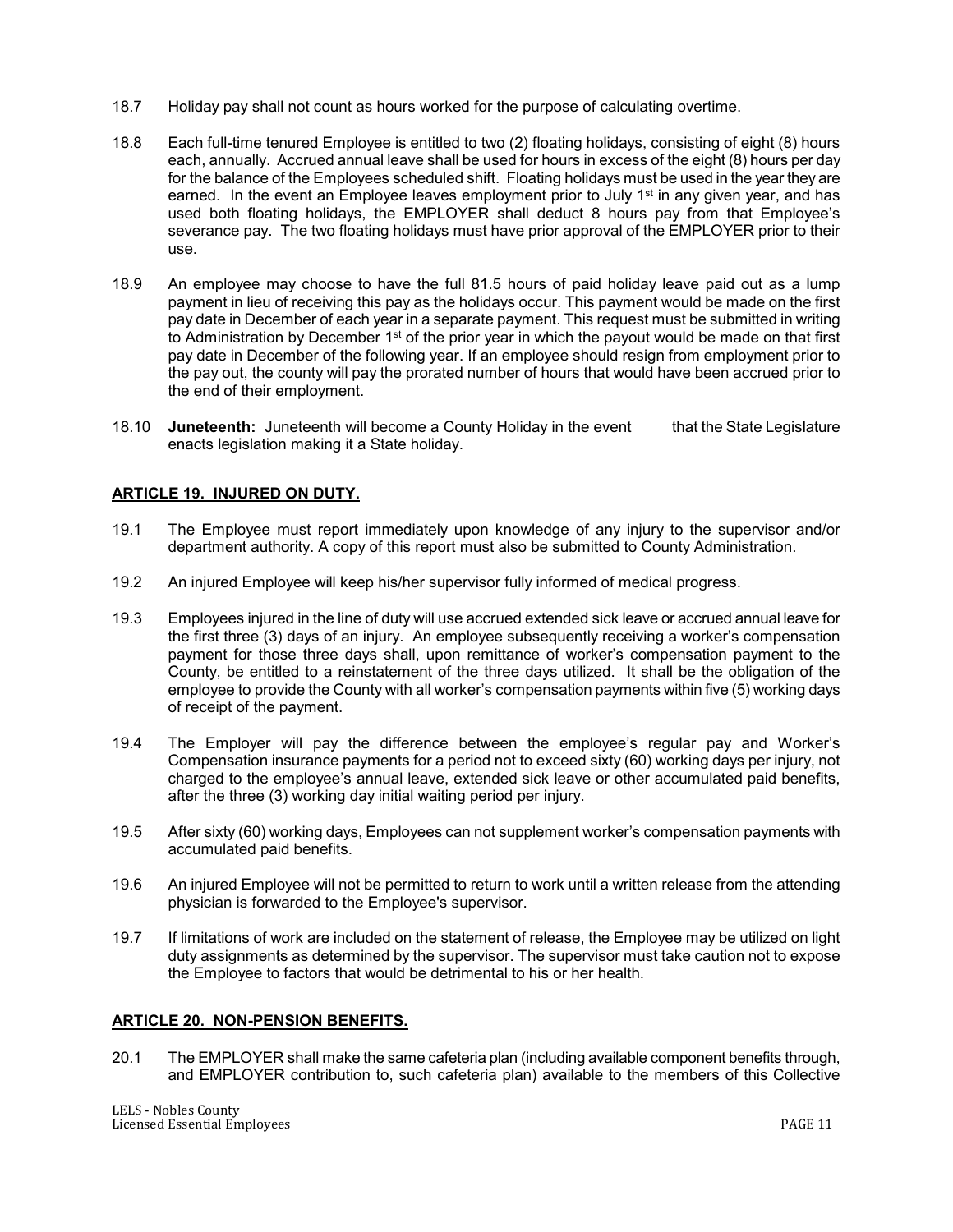Bargaining AGREEMENT as is made available for all other employees of the County. The EMPLOYER shall make the same VEBA or HSA contribution available for members of this Collective Bargaining AGREEMENT as is made available for all other employees of the County.

### **ARTICLE 21. POST HEALTH CARE PLAN**

- 21.1 Administrative fees allocable to individual accounts of active employees and/or former employees, including retirees, shall be paid from the employee's individual account. Administrative fees shall be paid from individual accounts of all participants in the event the plan is terminated.
- 21.2 Employees that have an annual leave accrual balance over 480 hours on December 31 of each year, shall have those hours converted to cash using the employees hourly wage in effect on December 31st provided the employee used 50% or more of their annual leave accrual during that calendar year. These funds along with the Employer's FICA savings on this amount will be deposited into the employee's individual Health Care Savings Plan.
- 21.3 Employees, with a minimum of ten (10) years of service, shall have their annual leave termination pay and/or extended sick bank severance pay and the Employer's FICA savings on these amounts deposited into individual accounts established for those employees under the Health Care Savings Plan.
- 21.4 Qualifying employees shall not be allowed to receive cash compensation for any benefits covered under this section.

### **ARTICLE 22. PAY PLAN.**

- 22.1 Employees shall be compensated in accordance with the pay tables as attached (Appendix A) and incorporated into this Agreement.
	- 22.1.1 Pay steps will occur on the following schedule (all pay steps subject to satisfactory performance). Probationary Employees are eligible for a step increase the 1<sup>st</sup> of the month following probation. Progression between other steps is at 12 month intervals.

### 22.2 LICENSE REQUIREMENTS.

The EMPLOYER agrees to pay the full cost of the Employee's POST license renewal.

### 22.3 CONTINUING EDUCATION.

The EMPLOYER will pay all related and necessary expenses for training and courses specifically required by the County and POST requirements. In addition, the current Personnel Policy for Educational Assistance will apply to all Employees covered by this Agreement. The EMPLOYER further agrees to pay applicable straight time or overtime compensation for courses specifically required by the County.

Off duty hours of attendance by an Employee at schools, training sessions (including all Emergency Response Unit training), classes and seminars along with necessary driving time shall be compensated at straight time. Schools and training which last in excess of eight (8) hours per day need to be approved in advance by the EMPLOYER to obtain additional time over and above the compensated eight (8) hours. Off duty hours of attendance by an Employee to attend POST required training, shall receive compensation at time and one half (1-1/2) times their current hourly rate of pay not to exceed 16 hours per calendar year.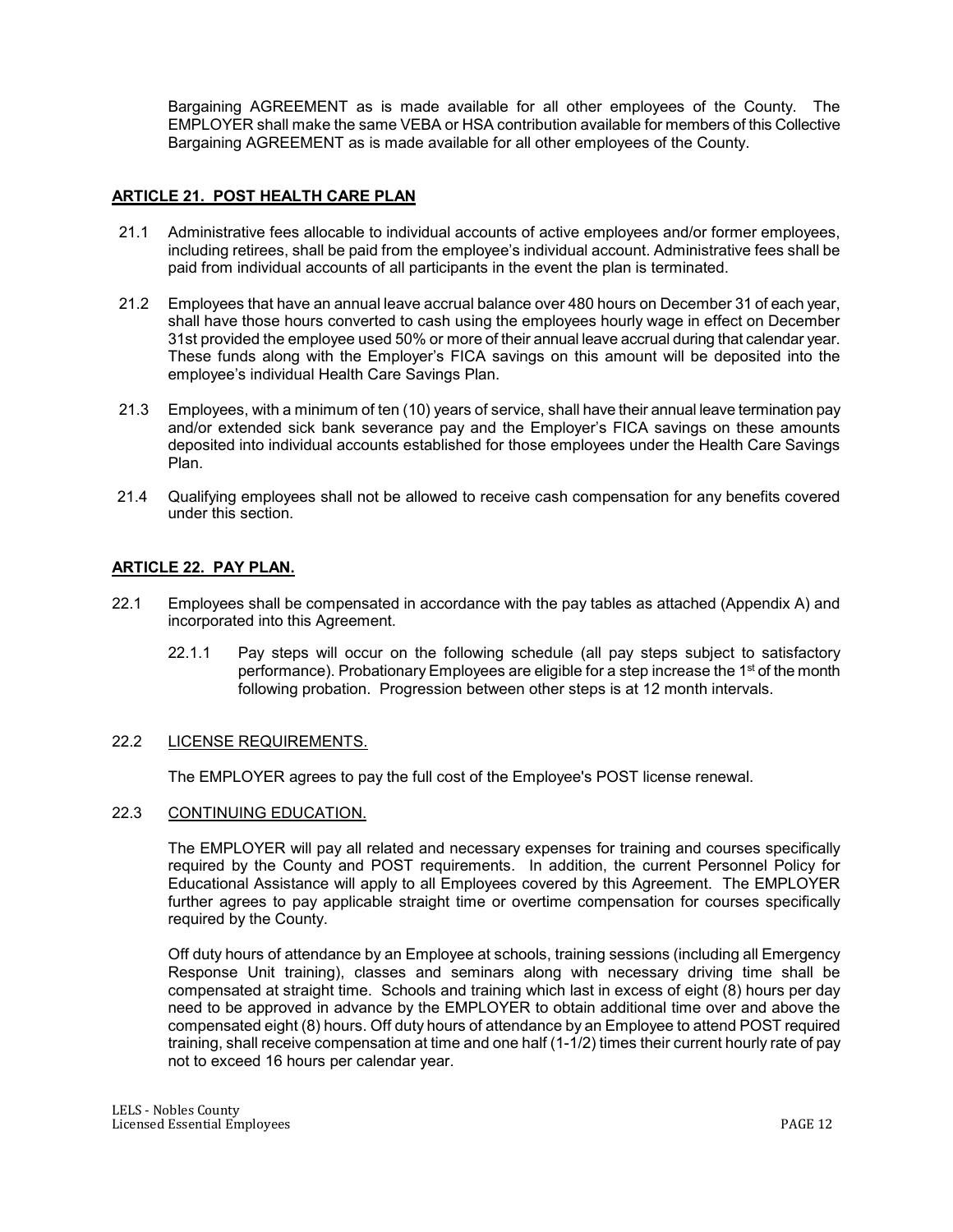#### 22.4 CANINE OFFICER.

The Employee assigned by the EMPLOYER as a K-9 Officer, shall receive one-hour (1) of on-duty credit per shift for dog care.

#### 22.5 FIELD TRAINING OFFICER.

When an Employee is assigned by the EMPLOYER as the Field Training Officer (FTO), that Employee will receive differential pay of one hour of pay for each shift worked. The Employee that is to receive the differential pay shall identify on his/her time sheet they performed FTO duties. The differential pay is classified as exceptional pay, independent of rate of pay for number of hours worked.

22.6 Employees are eligible to participate in Personnel Policy P-243B, Catastrophic Leave Bank policy.

#### 22.7 Language Proficiency

Employees who pass an annual language proficiency assessment selected by County Administration in a second language which the Sheriff determines is of substantial value in providing customer service will be paid \$1.00/hr. premium above the base salary.

### 22.8 Deputy Coroner Pay:

Employees who have complete their probationary periods, who have completed an employer and coroner approved training and are deputized and certified by the County Coroner shall receive \$35.00 on each of twenty-four pay periods.

## 22.9 Longevity:

An employee will earn one (1) annual eight-hour personal day after completing ten (10) years of continuous full-time service to be used within twelve months of the employee's anniversary date. This personal day shall not be paid out in cash or rolled over. Part-time employees will receive this benefit on a pro-rated basis.

### **ARTICLE 23. DURATION**.

23.1 Except as herein provided this Agreement shall be effective January 1, 2022, and shall continue in full force and effect until December 31, 2024, and thereafter until terminated by operation of law or modified or amended by mutual Agreement of the parties. Either party desiring to amend or modify this Agreement shall notify the other in writing by October 31st of 2024 or any subsequent year in which modification is desired, so as to comply with the provisions of the Public Employment Labor Relations Act of 1971, as amended. At the end of 2024 or any subsequent calendar year that either party has given notice of desire to amend or terminate, the benefits and compensation provisions of this Agreement shall be applied without change from their application as of the end of such calendar year.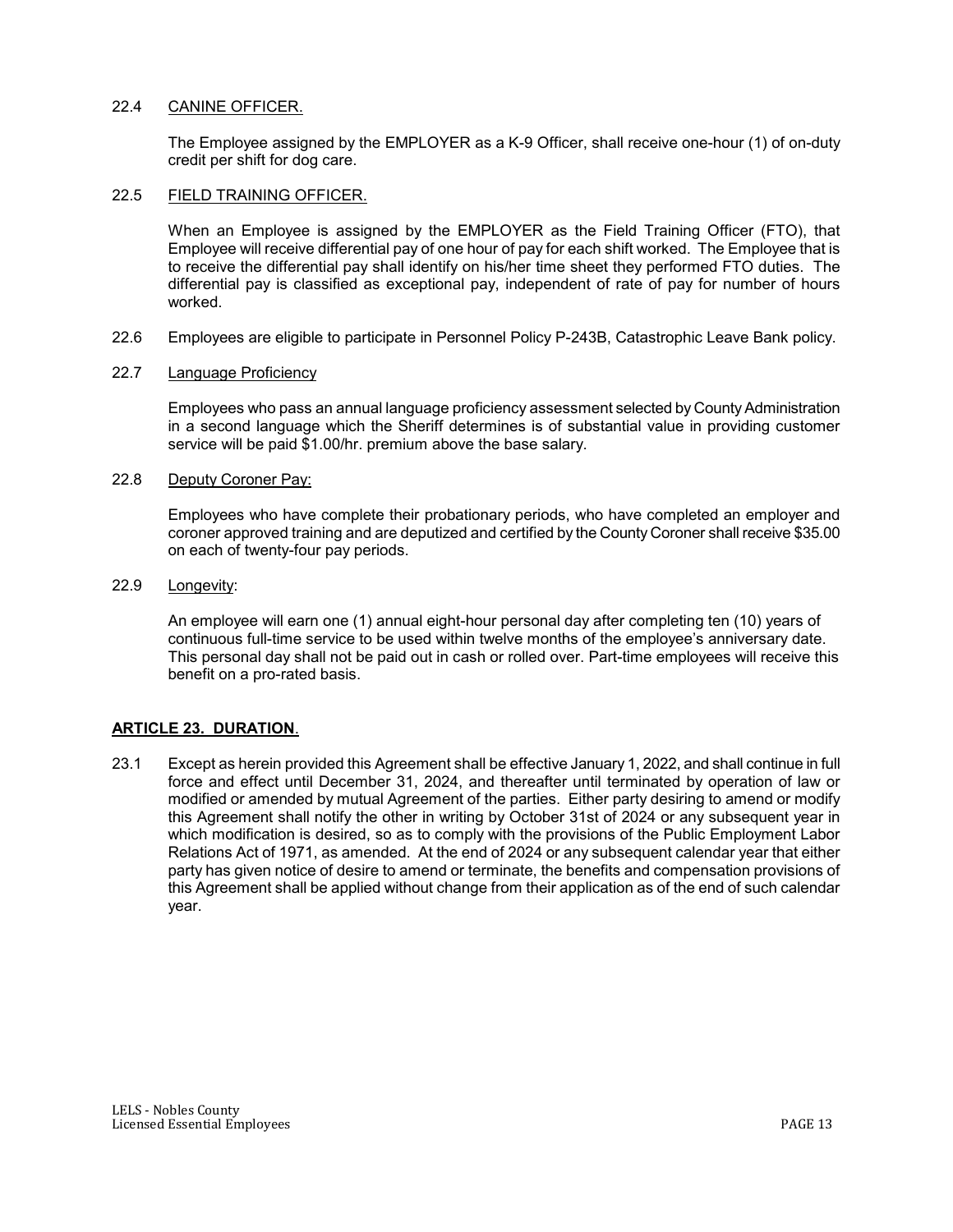IN WITNESS WHEREOF, the parties hereto have caused this AGREEMENT to be executed this  $\mathcal{A}$  day of  $\mathcal{A}a$ y of

FOR: FOR: NOBLES COUNTY EMPLOYEES, LAW NOBLES COUNTY BOARD MOBLES COUNTEMPLOYEES, LAW<br>ENFORCEMENT LABOR SERVICES, INC.<br>LOCAL #163<br>Business/Agent<br>Business/Agent<br>Steward Muche COMMISSIONERS, NOBLES ENFORCEMENT LABOR SERVICES, INC. LOCAL #163 COUNTY, MINNESOTA  $\frac{4}{\text{Bulsiness/Agent}}$ Chairman ши County Administrator **Steward** 

LELS - Nobles County Licensed Essential Employees

PAGE<sub>14</sub>

d.